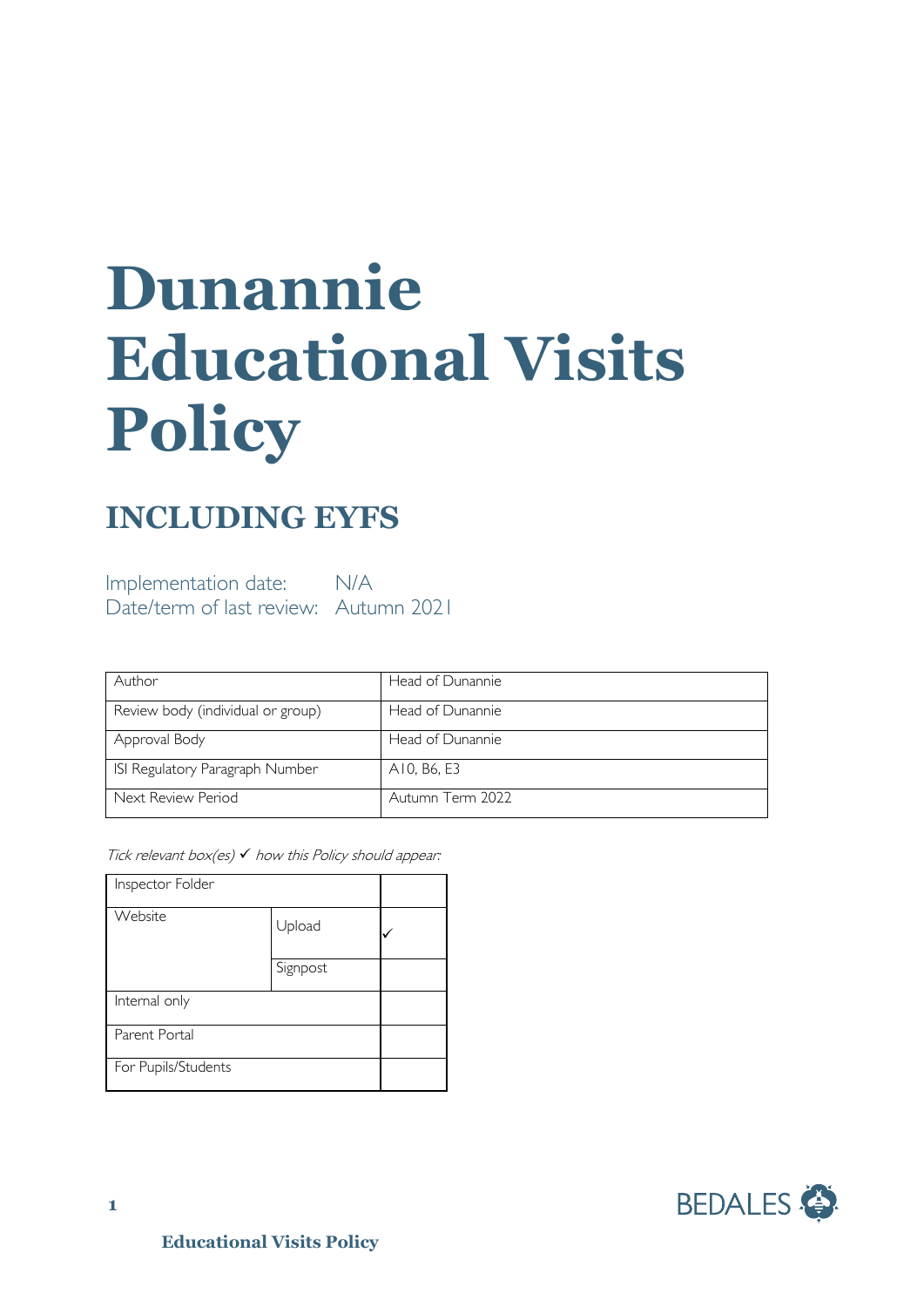## **Dunannie Educational Visits Policy**

At Dunannie we value educational visits very highly, recognising that they provide a unique opportunity to enhance the curriculum and to extend and support class based work. They provide first-hand experience and opportunities that cannot be provided on site and can extend the knowledge and understanding of our children. Visits can take place within the extensive school grounds or further afield.

#### **Implementation of the Policy**

#### Information for Parents

Parents' permission will always be sought if children are to be taken off site, and a consent form will need to be signed. We always inform parents of any costs involved and of any late return to school. If school lunch is to be missed, packed lunches will be provided by the school. We send details of planned trips well in advance to all parents of children involved. Parents are invited for a full briefing at school before the Year 3 residential trip. Safety is the priority on trips and we expect children to follow instructions given by members of staff. In the unlikely event of safety being put at risk by a child's behaviour, then parents may be asked to collect their child early from the trip.

#### Supervision for visits within the school grounds

Generous staffing levels, close supervision and proper protective clothing are essential for even the shortest of excursions. For all walks within the school grounds, the children are supervised by staff and relevant ratios are always maintained. A mobile phone and any medical supplies for individual children are always taken (epipens/inhalers etc). A qualified pediatric first-aider is always present when EYFS children are taken out. The children are always briefed in advance about the visit and the standards of behaviour that we expect. Throughout the school, there are regular walks in the school grounds. They use this experience to gain first-hand knowledge of the passing of the seasons, e.g. autumn leaves, spring buds, flowers, and also to appreciate the local animal wildlife. Outdoor activities are also extremely beneficial for physical development and well-being. Our Outdoor Work Coordinator (Bridget MacMillan) often leads these visits within the grounds.

#### Staff Ratios for Off-Site Visits

We operate a minimum adult to child ratio of I adult per 6 children in Years I and 2 and I adult per 8 children in Year 3. In Reception and Nursery, the ratio is 1 adult to 4 children but will often be 1 adult to 2 or 3 children depending on the nature of the visit. There is always at least one teacher, who will have been designated in charge of the visit. At least one of the accompanying members of staff will be qualified in first aid. We sometimes invite parents to volunteer to help with off-site visits. Volunteers are never allowed to supervise children alone and they are thoroughly briefed about their roles beforehand, including receiving a copy of the risk assessment for the visit. Visits usually link with current projects being studied at school to enhance the children's learning experience.

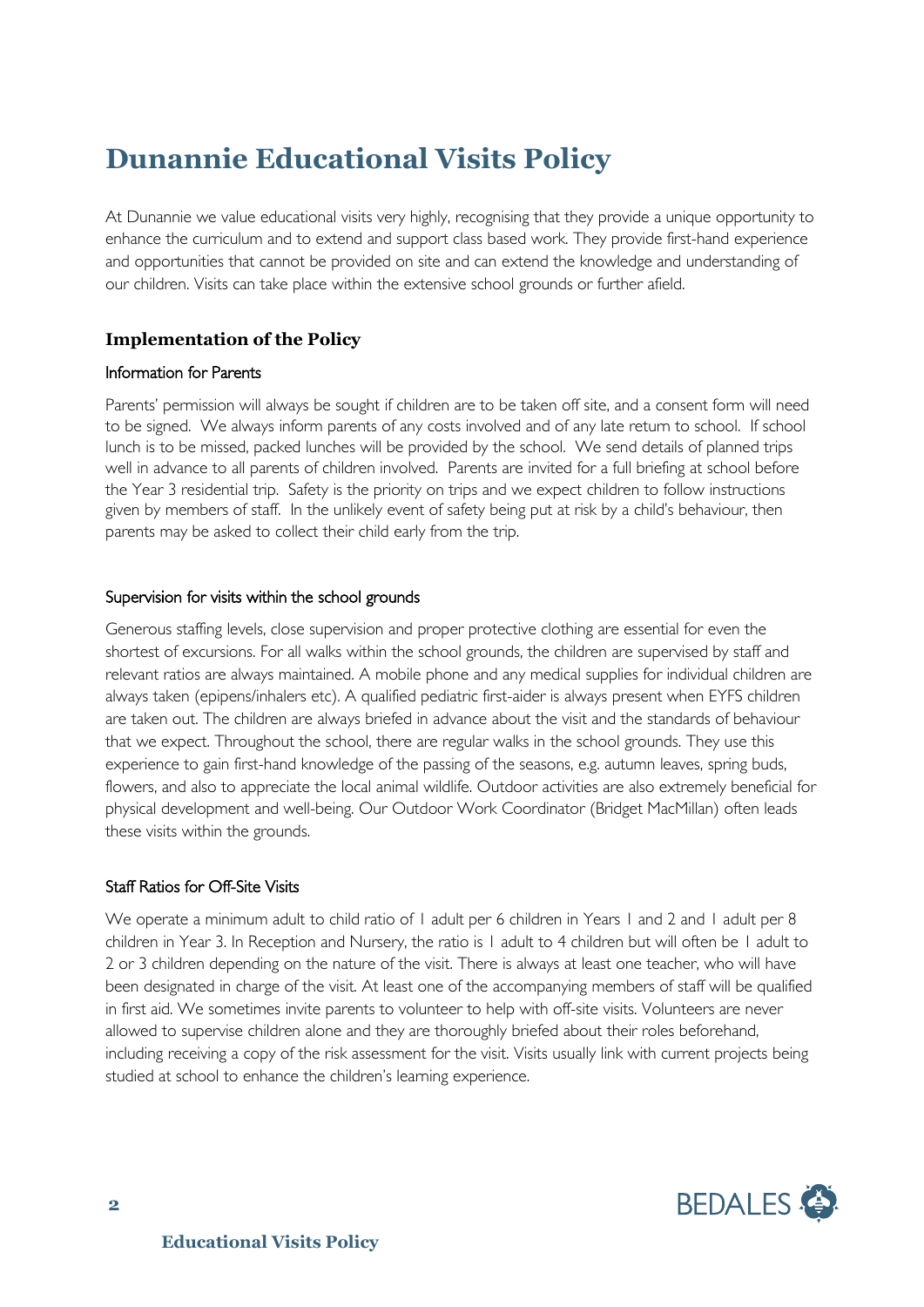#### Pre-Visit Procedures

All destinations for educational visits must be visited well in advance by the teacher in charge (the school will pay expenses) and a risk assessment for the trip must be completed. A risk assessment and emergency procedure form must be shown to the Head and agreed prior to the visit. The risk assessment must take into consideration:

- What the risks are:
- The level of risk
- What safety measures need to be in place to reduce risks to an acceptable level;
- The steps to be taken in an emergency;
- What the acceptable ratio of adults to children is for the visit;
- Any particular needs of individual children.

The group leader should take the following factors into consideration when assessing the risks:

- The type of activity and the level at which it is being undertaken;
- The location;
- The competence, experience and qualifications of supervisory staff;
- The group members' age, competence, fitness and temperament;
- Children with special educational or medical needs;
- The quality and suitability of available equipment;
- Seasonal conditions, weather and timing.

If appropriate a risk assessment should be requested from the Education Officer at the planned destination and this should be attached to the school risk assessment. A copy of the risk assessment will be kept in the office in the Trips file.

#### Staff Checklist:

- Book the trip and finalise all details regarding timings, cost, transport, availability of an area for eating lunch and toilet facilities.
- Book a minibus, if required via the Dunannie Office.
- Write a letter to parents about the trip (to be approved by the Head) at least a week prior to the visit taking place.
- Letter to parents must include a standard permission slip to be signed by parents and returned to the class teacher. No child must go on a trip without the consent form being completed. Letter must include: why you are going, the educational value, time of departure/return, cost and any other special details. Children are generally expected to wear their red Dunannie sweatshirts on educational visits. The children do not take pocket money unless specifically requested and, if so, this should be a limited amount in a named purse. Strict purchasing guidance must be given to ensure children do not waste their money.
- Fill in a trip checklist form and return to the office before departing.
- If a packed lunch is required please complete a Catering Request at least 48 hours in advance (found in the staffroom and in IT staff shared area).
- Charges for a trip will be put on the child's school bill.
- Please inform the secretary if anyone is absent on the day.
- On the day of the visit put a sheet on the Parents' Board giving details about the visit including the names of accompanying parents (form available in staffroom and in IT staff shared area).

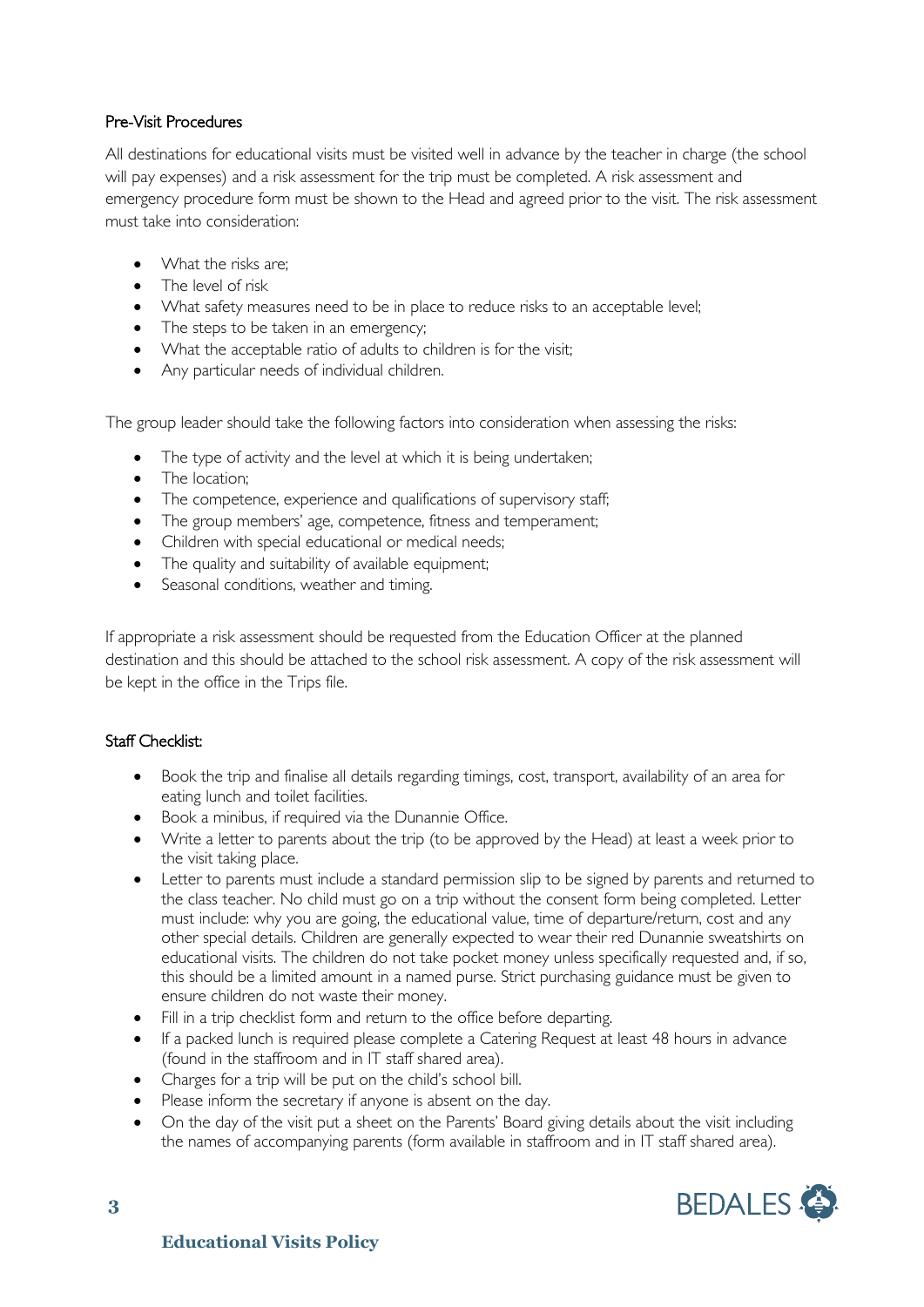#### **Transport**

• Minibus – Children will travel by school minibus. Bedales minibuses are available for visits by Dunannie children and they are fitted with adjustable seatbelts to accommodate smaller children. When in charge of a minibus, the very strictest adherence to the law and to good practice is paramount (staff should check with the Bursar, if unsure). Drivers need to be over 25, with at least two years driving experience, have category D1 on their driving license and need to take a test arranged by the school. Everyone in the minibus must wear a seatbelt and the legal responsibility for this falls to the driver. An additional adult must accompany the driver and an emergency folder of children's contacts should be carried in the bus at all times. The buses should be returned to their allocated parking bays after use and keys for buses located in the Dunhurst car park, should be collected from and returned to, the reception desk at Dunhurst. Unless specific access is required the following roads are barred to the Bedales minibuses:

Church Road beyond the Church to Sheet and the road between Steep and Stroud.

- Coaches Coaches must be used for visits to London or destinations of 50 miles away or more.
- Cars Staff cars may be used in an emergency to transport children on a visit. Two adults (including at least one member of staff) must travel in the car. The children must be seated on appropriate booster seats (school booster seats are kept in the Studio) and seatbelts must be worn at all times. Where a member of staff transports a child in his/her car, insurance cover is automatically provided through the schools' 'occasional business use' motor policy.

Staff should refer to Bedales 'Vehicles and Driving Policy' (see Appendix B) for further details about requirements and the school's insurance.

In case of accident – 0800 3891708 Windscreen - 0800 3891708 Breakdown - 0800 3891708

#### On the day of the visit

Staff to take:

- Spare cash in case of an emergency (requested in advance from the secretary)
- Bucket, tissues, plastic gloves, spare clothes.
- Mobile phone
- Camera
- First Aid kit (class kit or travel kit available from school office) plus individual children's medication
- Class emergency contact numbers in class folder (to be kept on dashboard of minibus whilst travelling).

The teacher in charge should carry out head counts/register of the children on leaving school, on getting on and off each form of transport, entering or leaving a theatre, museum, centre, etc. When walking in groups, the children should walk in pairs with an adult leading them and an adult at the rear of the group.

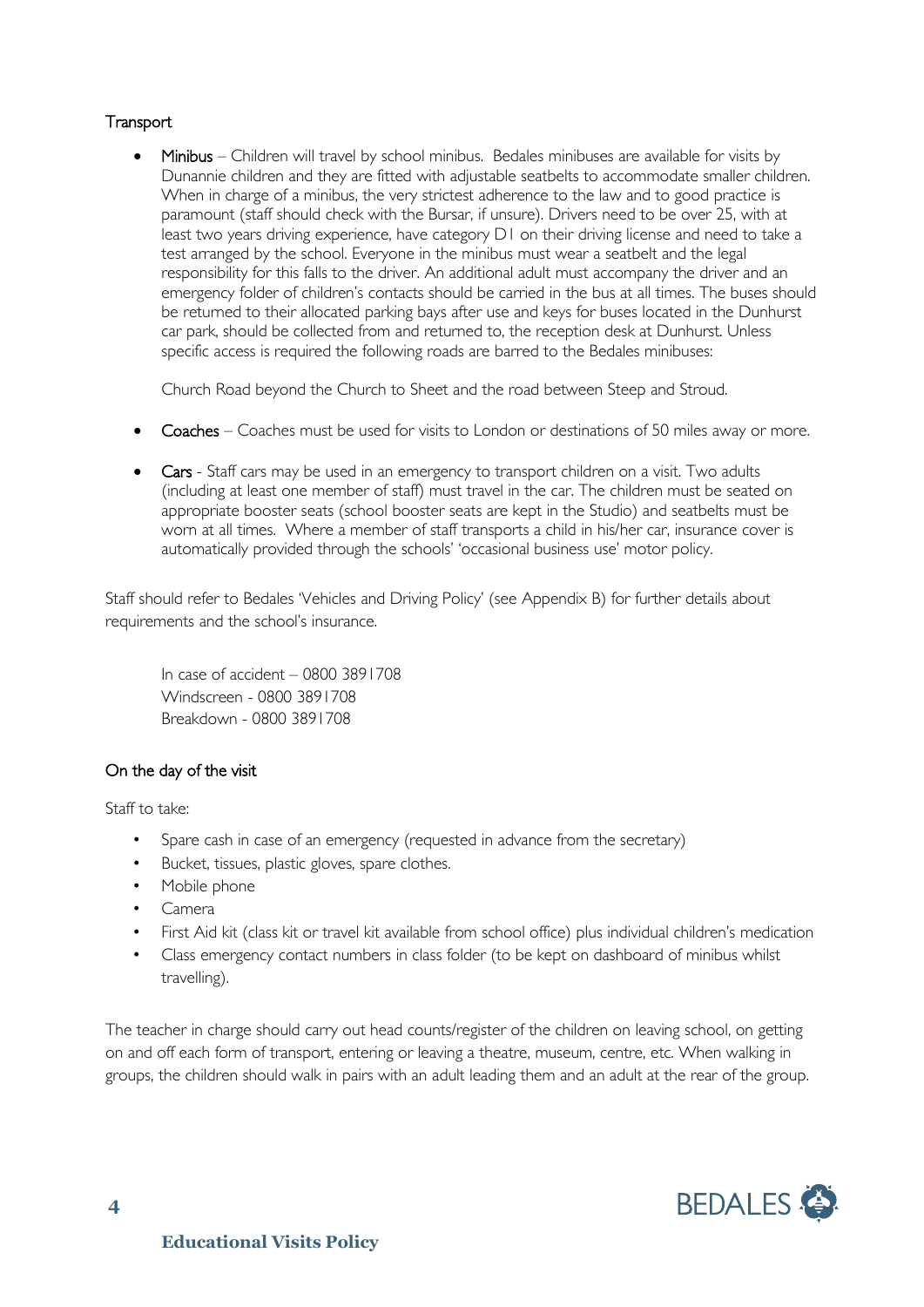#### Preparing Children

Providing information and guidance to children is an important part of preparing for a school visit. Children should have a clear understanding about what is expected of them and what the visit will entail. Children must understand what standard of behaviour is expected of them and why rules must be followed. Children should also be told about any potential dangers and how they should act to ensure their own and other's safety. Children whose behaviour is such that the group leader is concerned for their, or others' safety, should be withdrawn from the activity. The child's parents should be contacted to collect the child early if necessary.

The teacher should be satisfied that the children understand, at their own level:

- the aims and objectives of the visit/activity;
- background information about the place to be visited;
- how to avoid specific dangers and why they should follow rules;
- why safety precautions are in place;
- what standard of behaviour is expected from children;
- who is responsible for the group;
- what to do if approached by a stranger;
- what to do if separated from the group;
- emergency procedures;
- rendezvous procedures where appropriate.

#### Lost Child Policy

Our procedures are structured to ensure that this does not happen; but in the event that a child is missing, either from school, or on a visit, we follow the procedures set out in our Lost Child policy.

#### **Delay**

The teacher in charge will ring the school if there is any delay, for example, because of heavy traffic. The School Office will phone/email the parents to warn them of a delay where possible.

#### Illness or Incident

In the event of illness, incident or emergency the 'Emergency Procedure' should be followed.

If a child has a minor accident or becomes ill, the teacher in charge is responsible for contacting the child's parent's emergency contact number to discuss whether the child needs to be collected (if appropriate) or needs medical assistance (the teacher in charge can contact the school to advise the secretary of what is happening and/or ask for assistance in contacting a child's parent or guardian). If contact cannot be made, an ambulance should be called where appropriate and a staff member should accompany the child to hospital and stay until parents arrive.

The teacher in charge (and additional staff/parents) should stay with the remaining children to continue the visit when appropriate (and if adult::child ratios can be maintained) or return to school.

If a school minibus breaks down the teacher in charge should contact school for a replacement to be sent



#### **Educational Visits Policy**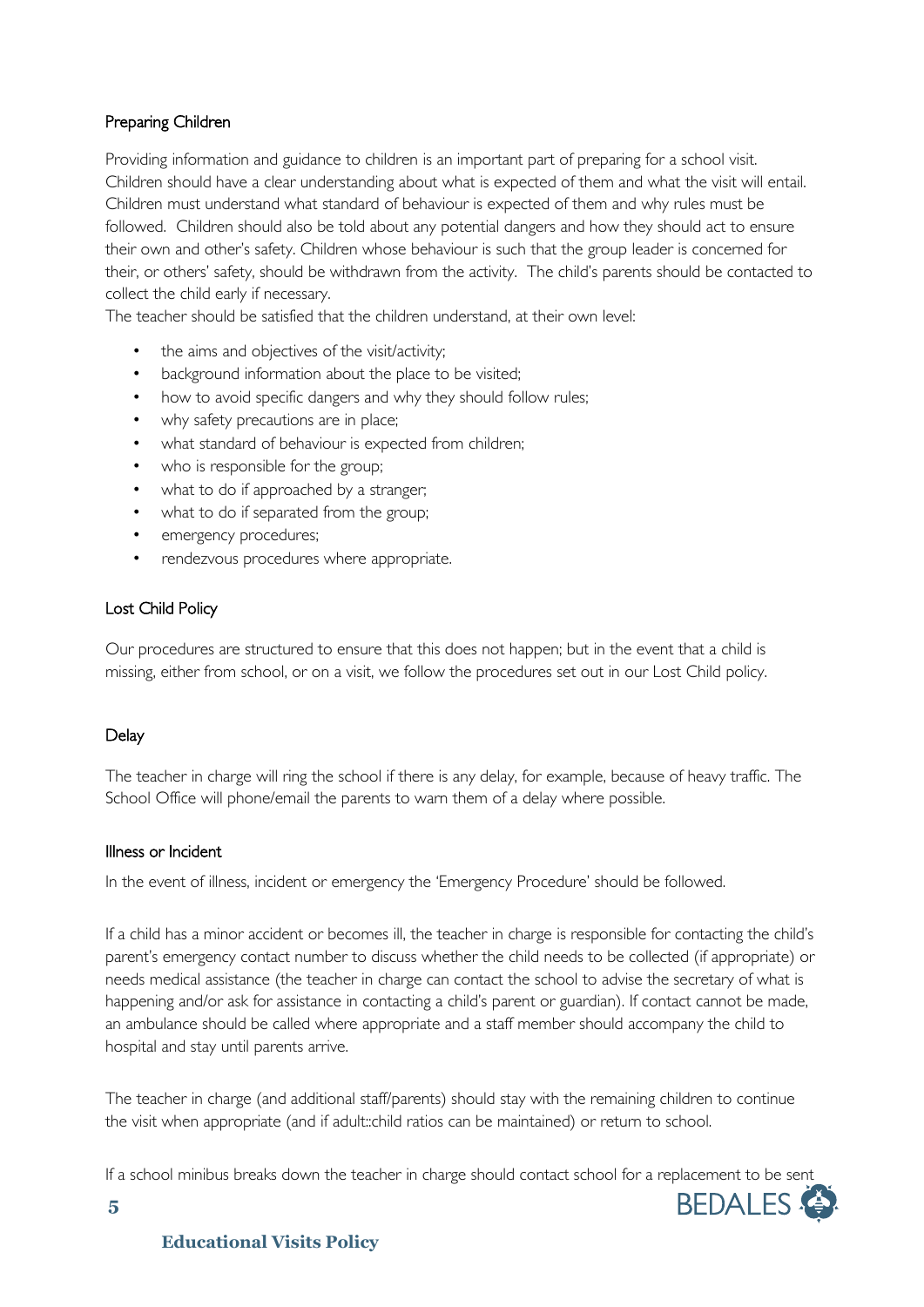out. The children should be moved to a safe area away from the road if it is practical to do so, unless deemed safer to stay in the bus.

In the event of a serious accident resulting in the death or injury of one or more of the children and staff, the Group Leader's first priority would be to summon the emergency services, and to arrange for medical attention for the injured. Contact should be made with the Head teacher and school at the earliest opportunity.

#### Swimming

Children will not be allowed to swim in the sea on a coastal visit. Paddling will only be allowed as part of a supervised activity, preferably in recognised bathing areas which have official surveillance. Children should always be in sight of their teachers. One teacher should always stay out of the water for better surveillance.

#### Farm visits

Taking children to a farm will be very carefully planned, and the risks to be assessed should include those arising from the misuse of farm machinery and the hazards associated with E coli 0157 food poisoning and other infections. The proposed farm will be checked to ensure that it is well managed; that it has a good reputation for safety standards and animal welfare; and that it maintains good washing facilities and clean grounds and public areas. An exploratory visit should be carried out.

Children will be reminded not to:

- place their faces against the animals or their hands in their mouths after feeding or touching animals;
- eat until they have washed their hands;
- sample any animal foodstuffs;
- drink from farm taps (other than in designated public facilities);

A detailed separate risk assessment is available for the Year 3 residential trip.

#### **Residential Trips**

When running a residential trip, the trip leader must have completed:

- A residential risk assessment
- A full itinery
- A list of children attending, along with their medical files and parent contact details.
- Nominated first aider(s) accompanying the trip
- Copies of the parent consent forms.
- Copies of any tickets / travel details
- A copy of the risk assessment signed by all the staff on the trip
- Location of nearest hospital

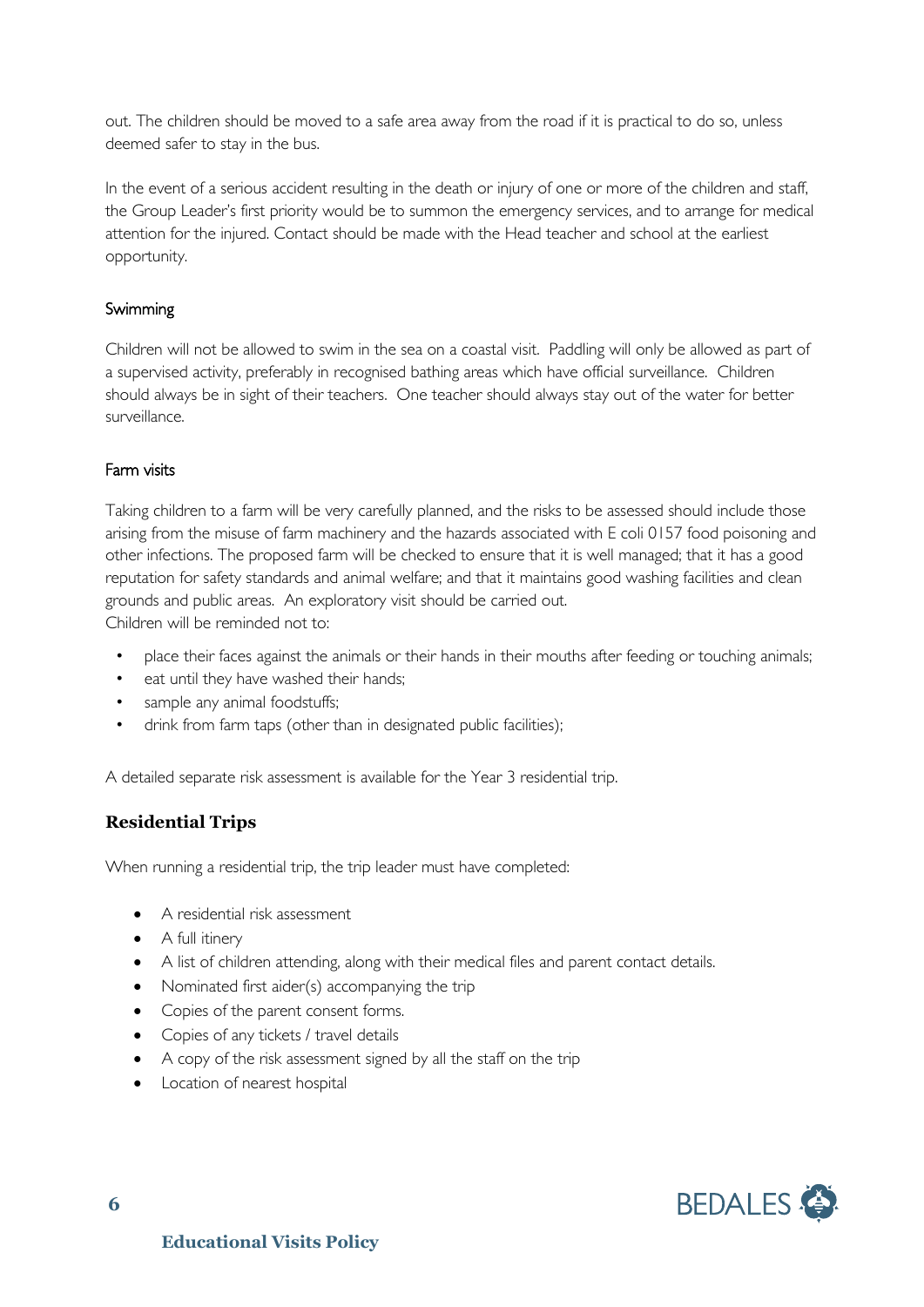#### Accommodation:

Where overnight accommodation is involved, fire exits and emergency evacuation procedures should be checked by the group leaders on arrival. The groups should then be given a briefing/fire drill.

Children should know where the staff rooms are located and these should be in the vicinity of the children's accommodation. Staff may not use the same shared bathrooms and toilets as children. If staff are on the same corridor as children, there must be clear practices that avoid children and staff meeting in a state of undress, including not leaving rooms when in a state of undress and knocking and waiting for an ok before entering rooms. It is important to have proper details of the accommodation that is being provided before the visit, even if a pre-visit is not possible.

#### Tour Companies and External Providers

In the UK, only licensed providers (e.g. Adventurous Activities Licensing Authority AALA) may be used.

It is the responsibility of the Group Leader to assess the appropriateness of any external company used. This includes the activities undertaken, accommodation and instructors / non-school staff. Risk assessments for all activities, accommodation and travel should be undertaken by the Trip Leader.

#### **Emergency Procedures – Carried out by Dunannie Trip Staff**

#### General Principles:

- Ensure that all staff are briefed for a medical or missing person emergency.
- Ensure that location of student medical details and trip insurance details are known to all staff
- Manage communication effectively and writ things down.

#### Medical Emergency / Accident

- Take steps to prevent injury to others in your charge or in the vicinity. Enlist others to help you give first aid.
- Contact the emergency services and tour operator
- Arrange documentation required Insurance, student medical details
- Arrange transport and staff supervision
- Contact school base contact (see below) who will inform parents
- Notify the British Embassy Consulate if an emergency occurs abroad
- Manage communication by rest of group; do not name the casualty or give other than brief factual information on local media after liaising with the base contact
- Record in writing nature, date and time of incident, location of incident, names of casualties and details of their injuries; names of others involved so that parents can be reassured; action taken so far and; action yet to be taken (and by whom).
- No one in the group should discuss legal liability with other parties nor sign anything relating to accident liability without clear advice from the school.

#### Missing Person

- Make a plan with all supervising staff have specific times to meet and review. Do not rely on mobile phones.
- Manage and brief the rest of the group.

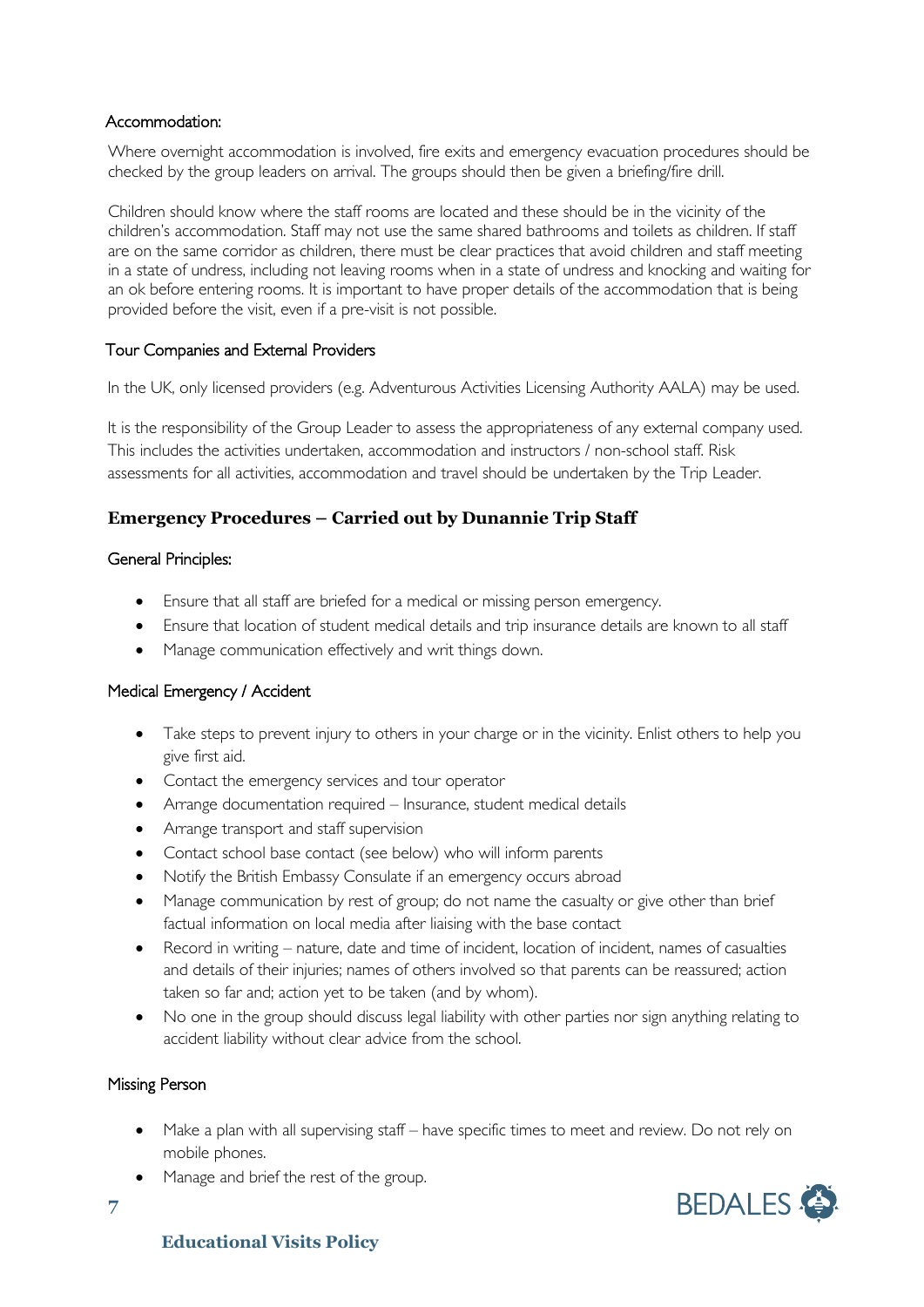- Ensure a system for communication between staff and base.
- Contact local emergency services and tour operator.
- Contact SMT base contact who will inform parents.
- Manage communication by rest of group. Do not name the child / children or give other than brief details of the situation to local media after liaising with the base contact.
- Record in writing nature, date and time of incident: location of incident; names of others involved so that parents can be reassured; action taken so far; action yet to be taken and by whom.
- No one in the group should discuss legal liability with other parties nor sign anything relating to accident liability without clear advice from the school.

#### School Base Contacts in case of an Emergency

It is the responsibility of the Trip leader to ensure they have the phone numbers for the following school base contacts:

Head of Dunannie – Fiona Read Safeguarding Lead – Sharon Rose Head of Teaching and Learning – Catherine Claasen. Dunannie Office – 01730 300400

#### Personal Liability and Insurance

The law places the trip leader 'in loco parentis'. It is their responsibility to 'act as any reasonable parent would do in the same circumstances' (DCSF Guidance 'The Health and Safety of Pupils on Educational Visits: A Good Practice Guide'). Staff should be assured that Bedales Schools, as their employer, will always stand behind them in the unlikely event of an accident occurring, provided they have exercised reasonable care and followed the schools' guidelines

Bedales Schools have £20 million of employers Liability Insurance and £20 million of public liability Insurance (as well as a group travel policy)

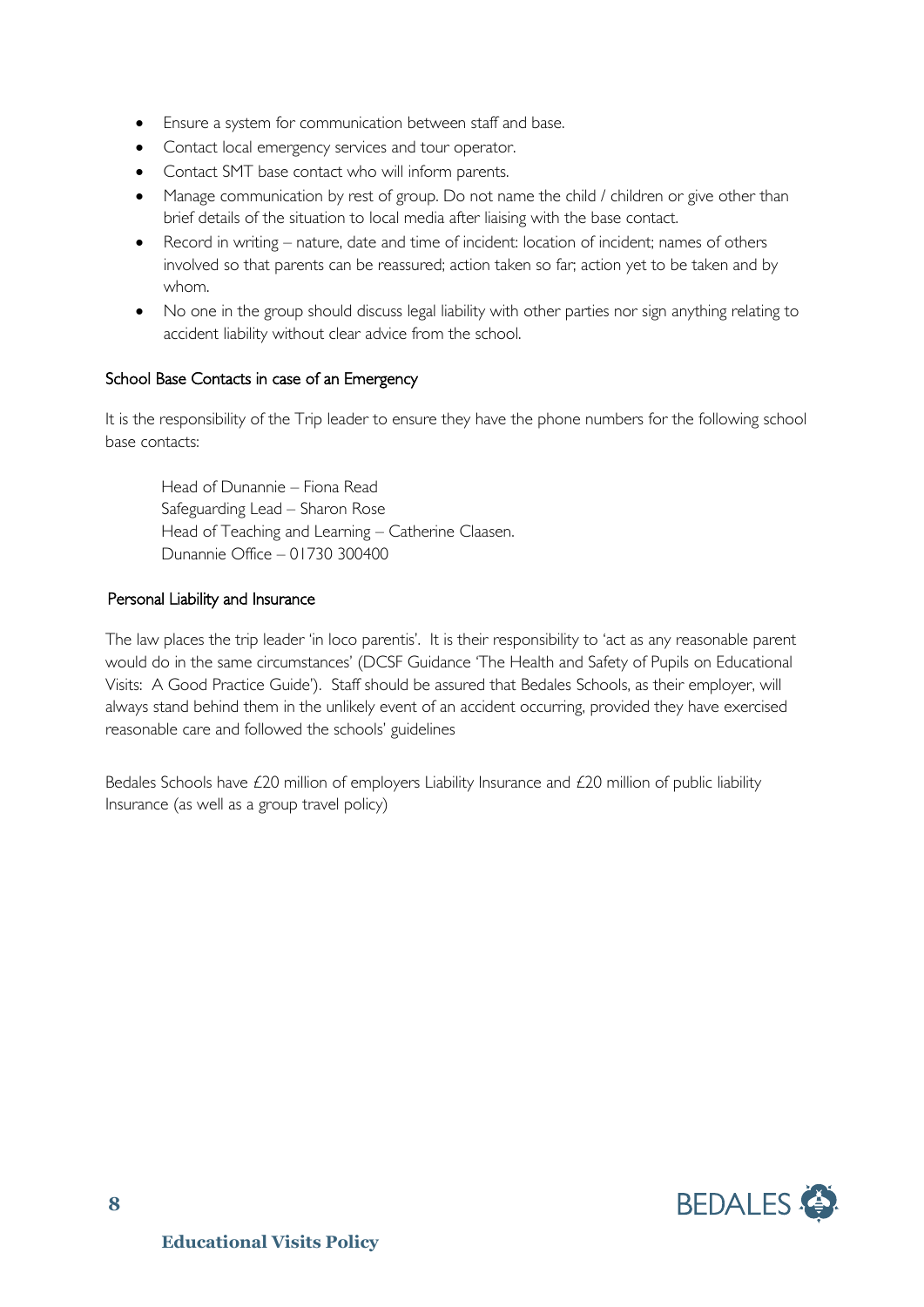## Annex I: Trip Preparation Checklist

Date of Trip:………………………………… Destination:……………………………

| Adult in charge:                                                         |                                                                                                                                          |  |
|--------------------------------------------------------------------------|------------------------------------------------------------------------------------------------------------------------------------------|--|
| Other Staff                                                              |                                                                                                                                          |  |
|                                                                          |                                                                                                                                          |  |
| Accompanying Adults:                                                     |                                                                                                                                          |  |
|                                                                          |                                                                                                                                          |  |
| Mobile phone No:                                                         |                                                                                                                                          |  |
|                                                                          |                                                                                                                                          |  |
| Time of Departure:                                                       |                                                                                                                                          |  |
|                                                                          |                                                                                                                                          |  |
| Time of Return:                                                          |                                                                                                                                          |  |
|                                                                          |                                                                                                                                          |  |
| Transport: (Bus only to be driven                                        | Bus booked?                                                                                                                              |  |
| by a member of the school staff<br>who has passed the required           |                                                                                                                                          |  |
| school test.)                                                            | Booking confirmed?                                                                                                                       |  |
|                                                                          |                                                                                                                                          |  |
| Preparation:                                                             | Adult in charge of visit to go on a preparatory trip.                                                                                    |  |
|                                                                          | If using own car for preparatory trip inform the Bursars' secretary prior to                                                             |  |
|                                                                          | departure so you are covered under the school insurance policy.                                                                          |  |
|                                                                          |                                                                                                                                          |  |
|                                                                          | Letter to parents advising details and charge if applicable (School office to                                                            |  |
|                                                                          | produce this)                                                                                                                            |  |
|                                                                          | Order lunches/snack on Catering Request form                                                                                             |  |
|                                                                          |                                                                                                                                          |  |
|                                                                          | Inform staff of any individual lessons that may be missed.                                                                               |  |
|                                                                          |                                                                                                                                          |  |
|                                                                          | Inform Activities co-ordinator or Swallow Club leader if late return.                                                                    |  |
|                                                                          |                                                                                                                                          |  |
|                                                                          | See parents coming on the trip.                                                                                                          |  |
|                                                                          | Prepare parents by giving them relevant literature and worksheets, talking this<br>through together with timetable and aims for the day. |  |
|                                                                          |                                                                                                                                          |  |
| Administration                                                           | Copies of the trip letter, Aims of the Day and Timetable to accompany Risk                                                               |  |
|                                                                          | Assessment should all be given to Head and a copy to be held in School                                                                   |  |
|                                                                          | Office three days beforehand.                                                                                                            |  |
|                                                                          |                                                                                                                                          |  |
|                                                                          | A list of children's names and telephone numbers should be taken on the trip.                                                            |  |
|                                                                          | (These lists are in the Risk Assessment File in the Office.)                                                                             |  |
|                                                                          | admission fee paid?                                                                                                                      |  |
|                                                                          |                                                                                                                                          |  |
|                                                                          | Post trip Information sheet on Parents' Board                                                                                            |  |
|                                                                          |                                                                                                                                          |  |
|                                                                          |                                                                                                                                          |  |
| First Aid                                                                | There is a First Aid kit in the bus. If necessary, take a small first aid kit from                                                       |  |
|                                                                          | the Office. Check to see if medical equipment is needed for individual                                                                   |  |
|                                                                          | children e.g inhaler, epi-pen etc                                                                                                        |  |
|                                                                          |                                                                                                                                          |  |
| Special Considerations $\sim$                                            | Fill in Special Consideration form and add to Risk Assessment                                                                            |  |
| such as difficulties with physical<br>access, following instructions etc |                                                                                                                                          |  |
|                                                                          |                                                                                                                                          |  |
|                                                                          |                                                                                                                                          |  |

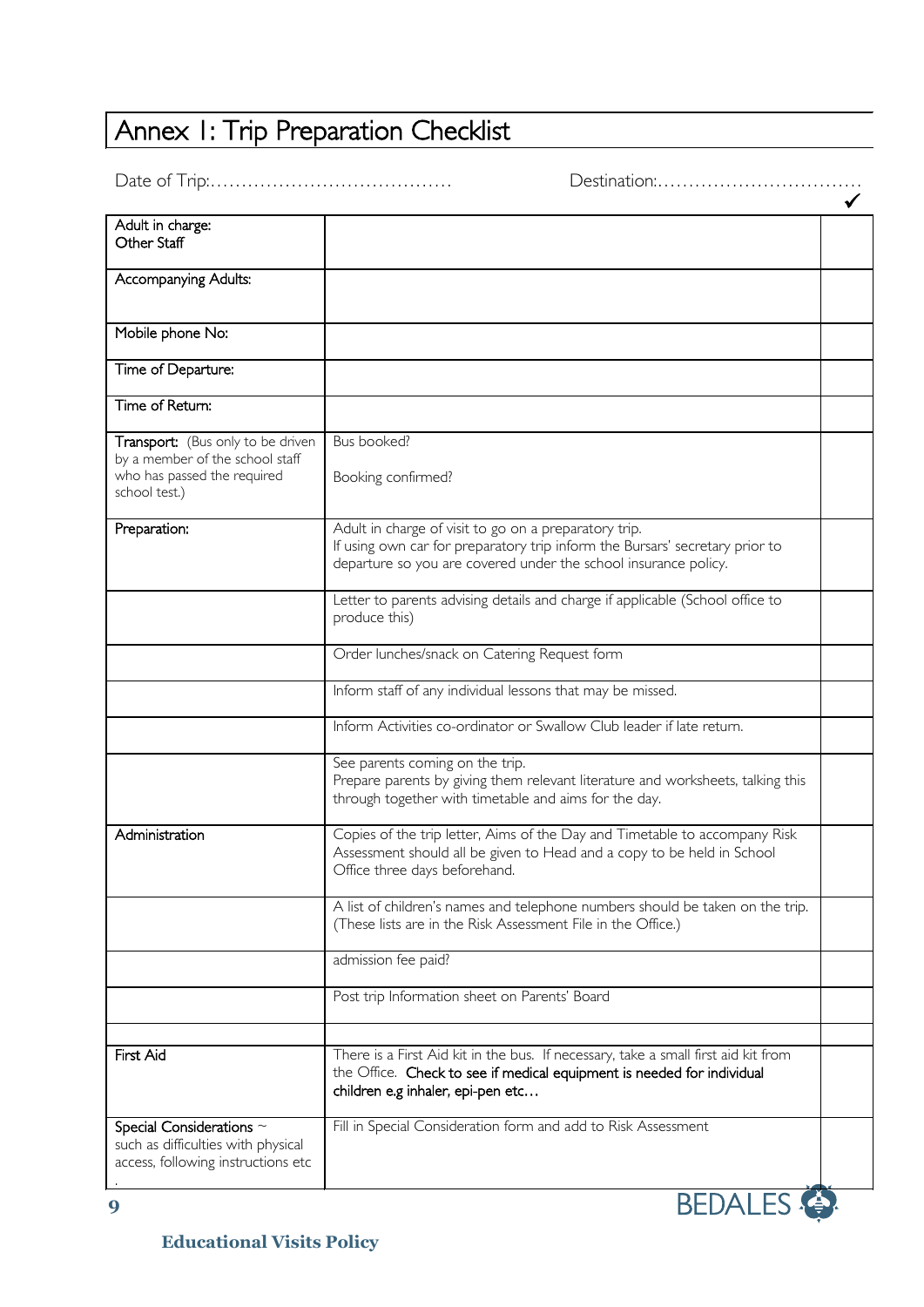### Annex II: Emergency Procedures

#### Emergency procedures for \_\_\_\_\_\_\_\_\_\_\_\_\_\_

 $On \qquad \qquad \blacksquare$ 

- 1. Establish nature and extent of emergency.
- 2. In case of major alert/incident 'RUN HIDE TELL' keeping children in allocated groups with adult if possible.
- 3. In case of serious incident Phone emergency services (establish name(s) of injured).
- 4. Administer appropriate First Aid.
- 5. Telephone Parents (contact details in \_\_\_\_\_\_\_ )
- 6. Make sure rest of children are accounted for and safe.
- 7. \_\_\_\_\_\_\_ to accompany child / children to hospital in ambulance, rest of staff stay with rest of children. Jo & Sharon to take remaining children back to school in 1 bus. Bridget to follow in 2nd empty bus. (Or go with Georgina & children to hospital if required.)
- 8. Phone school, and return to school with rest of children asap.
- 9. Inform school of:
	- a. Nature, date and time of accident
	- b. Location of accident
	- c. Details of injuries
	- d. Names of those involved
	- e. Action taken so far and what's next
- 10. All staff have school landline number stored in their mobile phones.
- 11. Lunch and water carried on trip.
- 12. First Aid and additional medication for children that require it, carried with designated adult.
- 13. Head of Dunannie School to follow Crisis Management procedure re informing Head of Dunhurst/ Bedales

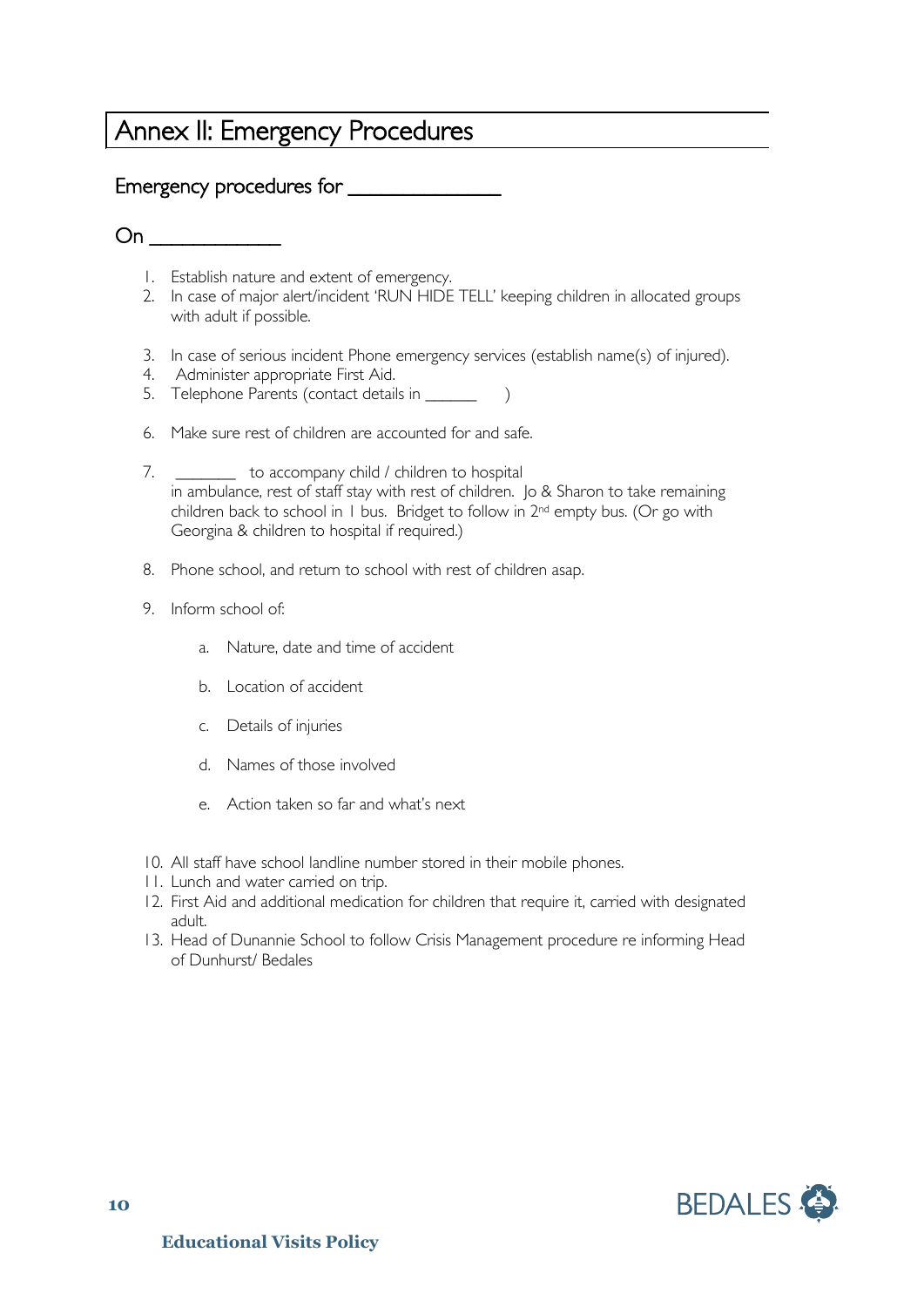## Annex III: Special Considerations for Trips

Class: Date:

| Childs name:     |                        |
|------------------|------------------------|
| Difficulty:      |                        |
|                  |                        |
|                  |                        |
|                  |                        |
|                  |                        |
|                  |                        |
|                  |                        |
|                  |                        |
| Risk assessment: |                        |
|                  |                        |
|                  |                        |
|                  |                        |
|                  |                        |
|                  |                        |
|                  |                        |
|                  |                        |
|                  |                        |
| Action:          |                        |
|                  |                        |
|                  |                        |
|                  |                        |
|                  |                        |
|                  |                        |
|                  |                        |
|                  |                        |
| $\mathbf{1}$     | BEDALES <sup>(3)</sup> |